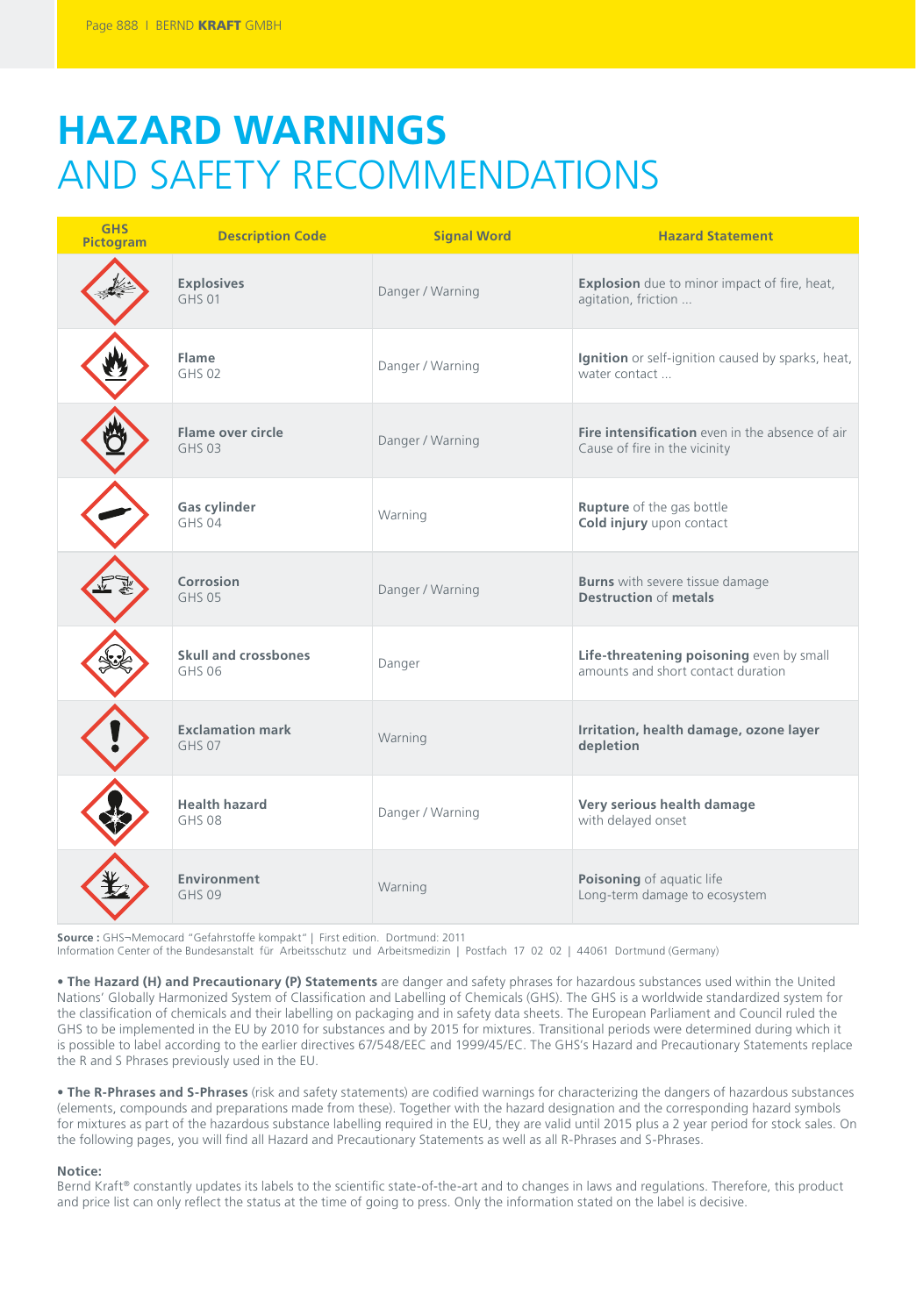

### **Hazard Statements (H Statements)**

**The first digit of the three-digit number represents the hazard group:**

**2 Physico-chemical hazards**

- **3 Health hazards**
- **4 Environmental hazards**

### **2 Physico-chemical hazards**

| H200             | Unstable, explosive                                     |
|------------------|---------------------------------------------------------|
| H <sub>201</sub> | Explosive; mass explosion hazard                        |
| H <sub>202</sub> | Explosive; severe projection hazard                     |
| H203             | Explosive; fire, blast or projection hazard             |
| H204             | Fire or projection hazard                               |
| H205             | May mass explode in fire                                |
| H <sub>220</sub> | Extremely flammable gas                                 |
| H221             | Flammable gas                                           |
| H <sub>222</sub> | Extremely flammable aerosol                             |
| H223             | Flammable aerosol                                       |
| H224             | Extremely flammable liquid and vapour                   |
| H225             | Highly flammable liquid and vapour                      |
| H226             | Flammable liquid and vapour                             |
| H228             | Flammable solid                                         |
| H229             | Pressurized container: may burst if heated              |
| H230             | May react explosively even in the absence of air        |
| H231             | May react explosively even in the absence of air at     |
|                  | elevated pressure and/or temperature                    |
| H240             | Heating may cause an explosion                          |
| H <sub>241</sub> | Heating may cause a fire or explosion                   |
| H <sub>242</sub> | Heating may cause a fire                                |
| H250             | Catches fire spontaneously if exposed to air            |
| H <sub>251</sub> | Self-heating; may catch fire                            |
| H <sub>252</sub> | Self-heating in large quantities; may catch fire        |
| H260             | In contact with water releases flammable gases which    |
|                  | may ignite spontaneously                                |
| H261             | In contact with water releases flammable gas            |
| H <sub>270</sub> | May cause or intensify fire; oxidizer                   |
| H271             | May cause fire or explosion; strong oxidizer            |
| H272             | May intensify fire; oxidizer                            |
| H280             | Contains gas under pressure; may explode if heated      |
| H281             | Contains refrigerated gas; may cause cryogenic burns or |
|                  | injury                                                  |

H290 May be corrosive to metals

#### **3 Health hazards**

- H300 Fatal if swallowed
- H301 Toxic if swallowed<br>H302 Harmful if swallow
- Harmful if swallowed
- H303 May be harmful if swallowed
- H304 May be fatal if swallowed and enters airways
- May be harmful if swallowed and enters airways
- H310 Fatal in contact with skin<br>H311 Toxic in contact with skin
- H311 Toxic in contact with skin<br>H312 Harmful in contact with s
- Harmful in contact with skin
- H313 May be harmful in contact with skin<br>H314 Causes severe skin burns and eve da
- Causes severe skin burns and eye damage
- H315 Causes skin irritation<br>H316 Causes mild skin irrita
- H316 Causes mild skin irritation<br>H317 May cause an allergic skin
- May cause an allergic skin reaction
- H318 Causes serious eye damage
- H319 Causes serious eye irritation
- H330 Fatal if inhaled
- H331 Toxic if inhaled
- H332 Harmful if inhaled
- H333 May be harmful if inhaled
- H334 May cause allergy or asthma symptoms or breathing difficulties if inhaled
- H335 May cause respiratory irritation H336 May cause drowsiness or dizziness<br>H340 May cause genetic defects (state re May cause genetic defects (state route of exposure if it is conclusively proven that no other routes of exposure cause the hazard) H341 Suspected of causing genetic defects (state route of exposure if it is conclusively proven that no other routes of exposure cause the hazard) H350 May cause cancer. o oral intake d dermal (skin contact) i Inhalation H351 Suspected of causing cancer H360 May damage fertility (F) or the unborn child (D) (state specific effect if known) (state route of exposure if it is conclusively proven that no other routes of exposure cause the hazard) H361 Suspected of damaging fertility (F) or the unborn child (D) (state specific effect if known) (state route of exposure if it is conclusively proven that no other routes of exposure cause the hazard) H362 May cause harm to breast-fed children H370 Causes damage to organs H371 May cause damage to organs<br>H372 Causes damage to organs (sta Causes damage to organs (state all organs affected) through prolonged or repeated exposure (state route of exposure if it is conclusively proven that no other routes of exposure cause the hazard) H373 May cause damage to organs (state all organs affected) through prolonged or repeated exposure (state route of exposure if it is conclusively proven that no other routes of exposure cause the hazard) **4 Environmental hazards**
- H400 Very toxic to aquatic life
- H401 Toxic to aquatic life<br>H402 Harmful to aquatic
- H402 Harmful to aquatic life<br>H410 Very toxic to aquatic life
- H410 Very toxic to aquatic life with long-lasting effects<br>H411 Toxic to aquatic life with long-lasting effects
- Toxic to aquatic life with long-lasting effects
- H412 Harmful to aquatic life with long-lasting effects
- May cause long-lasting harmful effects to aquatic life
- H420 Harms public health and the environment by destroying ozone in the upper atmosphere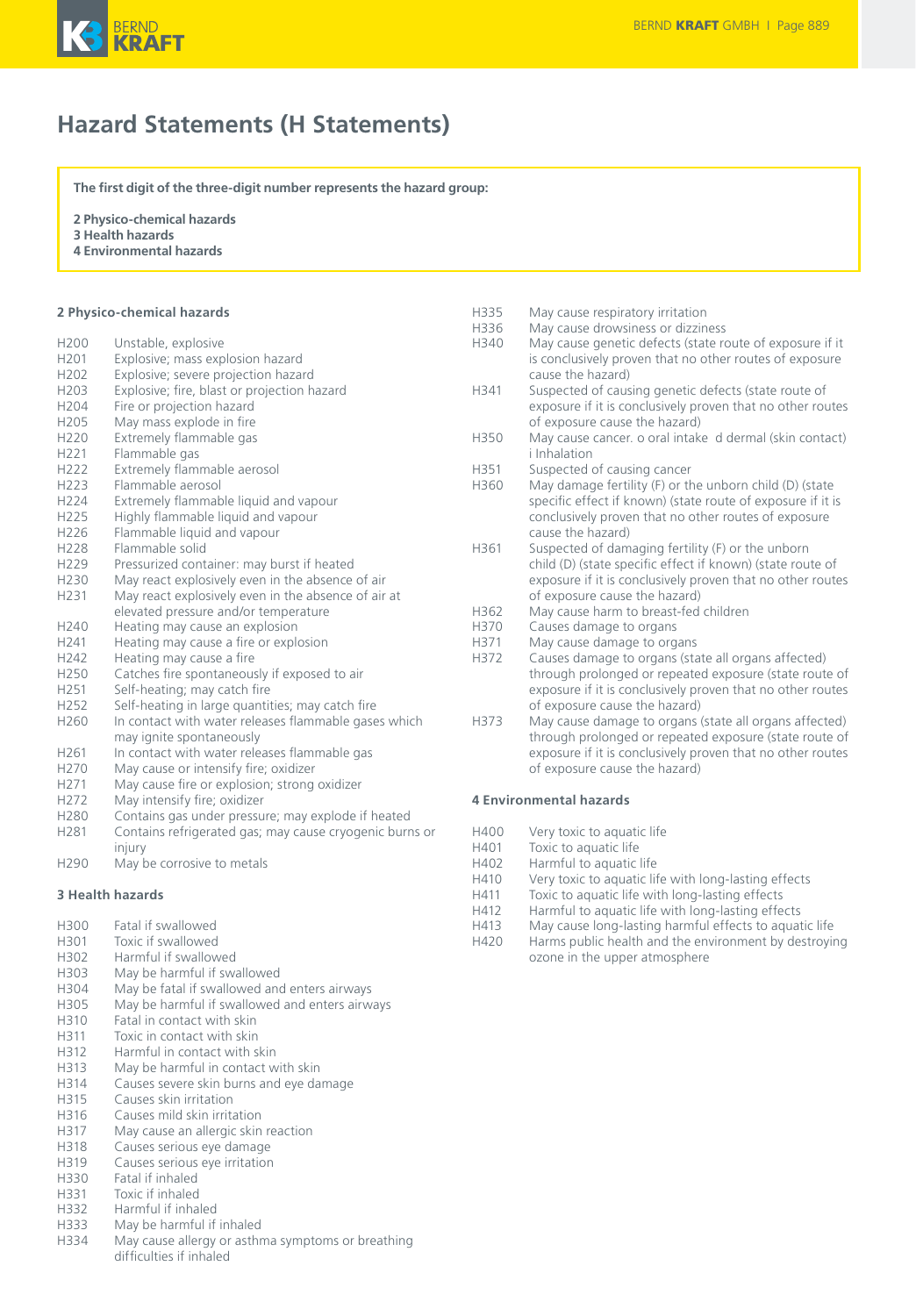### **EU-specific additional hazard phrases Physical hazards**

| EUH001 Explosive when dry                                     |
|---------------------------------------------------------------|
| EUH006 Explosive with or without contact with air             |
| EUH014 Reacts violently with water                            |
| EUH018 In use may form flammable/explosive vapour-air mixture |
| EUH019 May form explosive peroxides                           |
| EUH044 Risk of explosion if heated under confinement          |
|                                                               |

### **Health hazards**

| EUH029 Contact with water liberates toxic gas               |
|-------------------------------------------------------------|
| EUH031 Contact with acids liberates toxic gas               |
| EUH032 Contact with acids liberates very toxic gas          |
| EUH066 Repeated exposure may cause skin dryness or cracking |
| EUH070 Toxic by eye contact                                 |
|                                                             |

EUH071 Corrosive to the respiratory tract

### **Environmental hazards**

EUH059 Hazardous to the ozone layer

### **Other EU hazard phrases**

EUH201 Contains lead. Should not be used on surfaces liable to be chewed or sucked by children.

- EUH202 Cyanoacrylate. Danger. Bonds skin and eyes in seconds. Keep out of the reach of children. EUH203 Contains chromium(VI). May produce an allergic
- reaction. EUH204 Contains isocyanates. May produce an allergic reaction.
- EUH205 Contains epoxy constituents. May produce an allergic
- reaction. EUH206 Warning! Do not use together with other products. May release dangerous gases (chlorine).
- EUH207 Warning! Contains cadmium. Dangerous fumes are formed during use. See information supplied by the manufacturer. Comply with the safety instructions.
- EUH208 Contains … (name of sensitising substance). May produce an allergic reaction.
- EUH209 Can become highly flammable in use OR can become flammable in use
- EUH210 Safety data sheet available on request
- EUH401 To avoid risks to human health and the environment, comply with the instructions for use.

### **Additional labelling phrases according to TRGS 200**

- A26 For commercial use only<br>A96 For industrial use only
- For industrial use only

### **Precautionary Statements (P Statements)**

**The first digit of the three-digit number represents the hazard group:**

#### **1 General statements**

- **2 Prevention statements**
- **3 Response statements**
- **4 Storage statements**
- **5 Disposal statements**

### **1 General statements**

| P <sub>101</sub> | If medical advice is needed, have product container or |
|------------------|--------------------------------------------------------|
|                  | label at hand                                          |
| P <sub>102</sub> | Keep out of reach of children                          |

P103 Read label before use

#### **Prevention statements**

- P201 Obtain special instructions before use
- P202 Do not handle until all safety precautions have been read and understood
- P210 Keep away from heat/sparks/open flames/hot surfaces No smoking
- P211 Do not spray on an open flame or other ignition source
- P220 Keep/Store away from clothing/…/combustible materials (intolerable materials to be specified by the manufacturer/supplier)
- P221 Take any precaution to avoid mixing with combustibles
- P222 Do not allow contact with air

P223 Keep away from any possible contact with water, because of violent reaction and possible flash fire

- P230 Keep wetted with... (Suitable material to be specified by manufacturer/supplier, if drying increases the explosion risk and this is not required for manufacturing or operating processes, e.g. nitrocellulose)
- P231 Handle under inert gas<br>P232 Protect from moisture
- P232 Protect from moisture<br>P233 Keep container tightly
- P233 Keep container tightly closed<br>P234 Keep only in original containe
- Keep only in original container

- P235 Keep cool<br>P240 Ground/b Ground/bond container and receiving equipment (if electrostatically sensitive material is decanted or if product is volatile and can create a dangerous atmosphere or if electrostatically sensitive material is decanted) P241 Use explosion-proof electrical/ventilating/lighting
- equipment
- P242 Use only non-sparking tools<br>P243 Take precautionary measure
- Take precautionary measures against static discharge
- P244 Keep reduction valves free from grease and oil<br>P250 Do not subject to grinding/shock/.../friction (... Do not subject to grinding/shock/.../friction (...
- manufacturer/supplier must state which type of mechanical stress must be avoided).
- P251 Pressurized container: Do not pierce or burn, even after use
- P260 Do not breathe dust/fume/gas/mist/vapours/spray. (Acute toxicity upon inhalation, specific target organ toxicity: manufacturer/supplier must state applicable conditions. Skin corrosion, reproductive toxicity: specify no dust or smoke to be inhaled if inhalable dust or smoke particles can occur)
- P261 Avoid breathing dust/fume/gas/mist/vapours/spray (manufacturer/supplier must state applicable conditions.)
- P262 Do not get in eyes, on skin, or on clothing
- P263 Avoid contact during pregnancy/while breastfeeding<br>P264 Wash ... thoroughly after handling (manufacturer/ Wash ... thoroughly after handling (manufacturer/
- supplier must state which body parts are to be washed after use.) 1. Hands 2. Face
- P270 Do no eat, drink or smoke when using this product.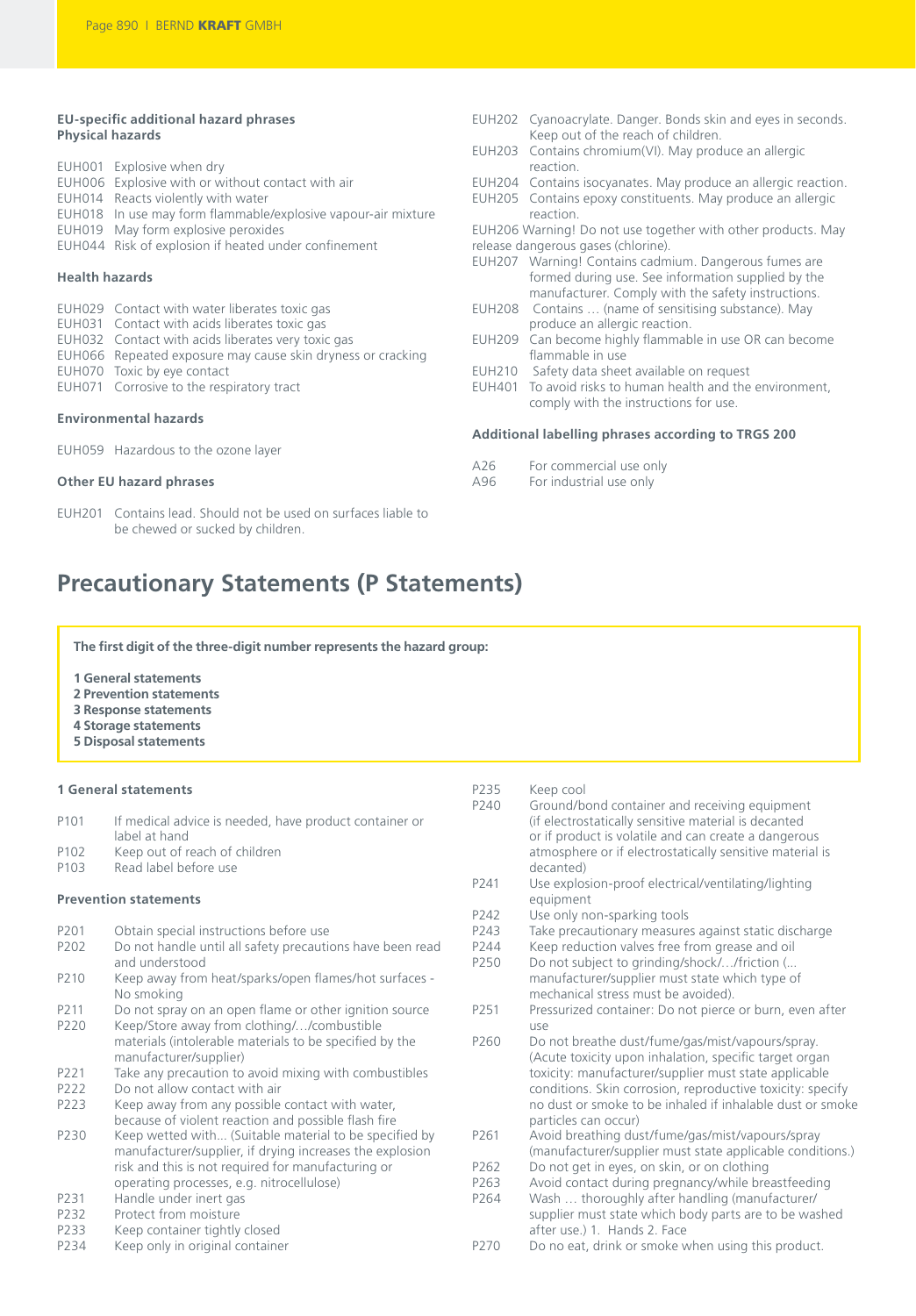

- P271 Use only outdoors or in a well-ventilated area
- P272 Contaminated work clothing should not be allowed out of the workplace.
- P273 Avoid release into the environment (as far as this is not the intended use.)
- P280 Wear protective gloves/protective clothing/eye protection/face protection
- P281 Use personal protective equipment as required.
- P282 Wear cold insulating gloves/face shield/eye protection<br>P283 Wear fire/flame resistant/retardant clothing
- Wear fire/flame resistant/retardant clothing
- P284 Wear respiratory protection (manufacturer/supplier must state equipment to be used.)
- P285 In case of inadequate ventilation wear respiratory protection (manufacturer/supplier must state equipment to be used.)
- P231 + P232 Handle under inert gas. Protect from moisture.
- P235 + P410 Keep cool. Protect from sunlight.

### **3 Response statements**

- P301 IF SWALLOWED:
- P302 IF ON SKIN:<br>P303 IF ON SKIN
- P303 IF ON SKIN (or hair):<br>P304 IF INHALED:
- P304 IF INHALED:<br>P305 IF IN EYES:
- P305 IF IN EYES:<br>P306 IF ON CLOT IF ON CLOTHING:
- 
- P307 IF exposed:<br>P308 IF exposed
- P308 IF exposed or concerned:<br>P309 IF exposed or if you feel u
- P309 IF exposed or if you feel unwell:<br>P310 Immediately call a POISON CEN Immediately call a POISON CENTER or doctor/physician.
- P311 Call a POISON CENTER or doctor/physician.
- P312 Call a POISON CENTER or doctor/physician if you feel unwell.
- P313 Get medical advice/attention.<br>P314 Get medical advice/attention.
- Get medical advice/attention if you feel unwell.
- P315 Get immediate medical advice/attention.
- P320 Specific treatment is urgent (see ... on this label). (Additional first aid instructions to be stated if immediate administration of an antidote is required).
- P321 Specific treatment (see ... on this label). P322 Specific measures (see … on this label). (Additional first
- aid instructions to be stated.)
- P330 Rinse mouth.
- P331 Do NOT induce vomiting.<br>P332 If skin irritation occurs:
- P332 If skin irritation occurs:<br>P334 Immerse in cool water/
- Immerse in cool water/wrap in wet bandages.
- P335 Brush off loose particles from skin.
- P336 Thaw frosted parts with lukewarm water. Do no rub affected area.
- P337 If eye irritation persists:
- P338 Remove contact lenses, if present and easy to do. Continue rinsing.
- P340 Remove victim to fresh air and keep at rest in a position comfortable for breathing
- P341 If breathing is difficult, remove victim to fresh air and keep at rest in a position comfortable.
- P342 If experiencing respiratory symptoms:
- P350 Gently wash with plenty of soap and water.<br>P351 Binse cautiously with water for several minure
- P351 Rinse cautiously with water for several minutes.<br>P352 Wash with plenty of soap and water.
- Wash with plenty of soap and water.
- P353 Rinse skin with water/shower.<br>P360 Rinse immediately contaminat
- Rinse immediately contaminated clothing and skin with plenty of water before removing clothes.
- P361 Remove/Take off immediately all contaminated clothing.<br>P362 Take off contaminated clothing and wash before reuse.
- Take off contaminated clothing and wash before reuse.
- P363 Wash contaminated clothing before reuse.<br>P364 And wash it before reuse And wash it before reuse.
- 
- P370 In case of fire:<br>P371 In case of mair In case of major fire and large quantities:
- P372 Explosion risk in case of fire
- P373 DO NOT fight fire when fire reaches explosives
- P374 Fight fire with normal precautions from a reasonable distance
- P375 Fight fire remotely due to the risk of explosion

P376 Stop leak if safe to do so P377 Leaking gas fire: Do not extinguish, unless leak can be stopped safely P378 Use … for extinction (manufacturer/supplier to state appropriate medium if water increases danger) P380 Evacuate area<br>P381 Eliminate all io P381 Eliminate all ignition sources if safe to do so<br>P390 Absorb spillage to prevent material damage Absorb spillage to prevent material damage P391 Collect spillage P301 + P310 IF SWALLOWED: Immediately call a POISON CENTER or doctor/physician P301 + P312 IF SWALLOWED: Call a POISON CENTER or doctor/ physician if you feel unwell P301+ P330 + P331 IF SWALLOWED: rinse mouth. Do NOT induce vomiting. P302 + P334 Immerse in cool water/wrap in wet bandages P302 + P350 IF ON SKIN: Gently wash with plenty of soap and water P302 + P352 IF ON SKIN: Wash with plenty of soap and water. P303 + P361+ P353 F ON SKIN (or hair): Remove/Take off immediately all contaminated clothing. Rinse skin. P304 + P340 IF INHALED: Remove victim to fresh air and keep at rest in a position comfortable for breathing P304 + P341 IF INHALED: If breathing is difficult, remove victim to fresh air and keep at rest in a position comfortable for breathing<br>P305 + P351+ P338 IF IN EYES: Rinse ca IF IN EYES: Rinse cautiously with water for several minutes. Remove contact lenses, if present and easy to do. Continue rinsing. P306 + P360 IF ON CLOTHING: rinse immediately contaminated clothing and skin with plenty of water before removing clothes. P308 + P311 IF exposed or concerned: Call a POISON CENTER/ doctor. P308 + P313 IF exposed or concerned: Get medical advice/ attention P309 + P311 IF exposed or if you feel unwell: Call a POISON CENTER or doctor/physician P335 + P334 Brush off loose particles from skin. Immerse in cool water/wrap in wet bandages. P337 + P313 If eye irritation persists: Get medical advice/ attention P342 + P311 If experiencing respiratory symptoms: Call a POISON CENTER or doctor/physician P361 + P364 Take off immediately all contaminated clothing and wash it before reuse P362 + P364 Take off contaminated clothing and wash it before reuse. P370 + P376 In case of fire: Stop leak if safe to do so P370 + P378 In case of fire: Use … for extinction (manufacturer/ supplier to state appropriate medium if water increases danger). 1. Sand P370 + P380 In case of fire: Evacuate area P370 + P380 + P375 In case of fire: Evacuate area. Fight fire remotely due to the risk of explosion. P371 + P380 + P375 In case of major fire and large quantities: Evacuate area. Fight fire remotely due to the risk of explosion.

### **4 Storage statements**

- P401 Store ... (... to be stated according to the local/ regional/ national/international regulations.) P402 Store in a dry place
- P403 Store in a well-ventilated place<br>P404 Store in a closed container Store in a closed container
- P405 Store locked up
- 
- P406 Store in corrosive resistant container with a resistant inner liner
- P407 Maintain air gap between stacks/pallets<br>P410 Protect from sunlight
- Protect from sunlight
- P411 Store at temperatures not exceeding … °C/...°F (temperature to be stated by manufacturer/supplier.)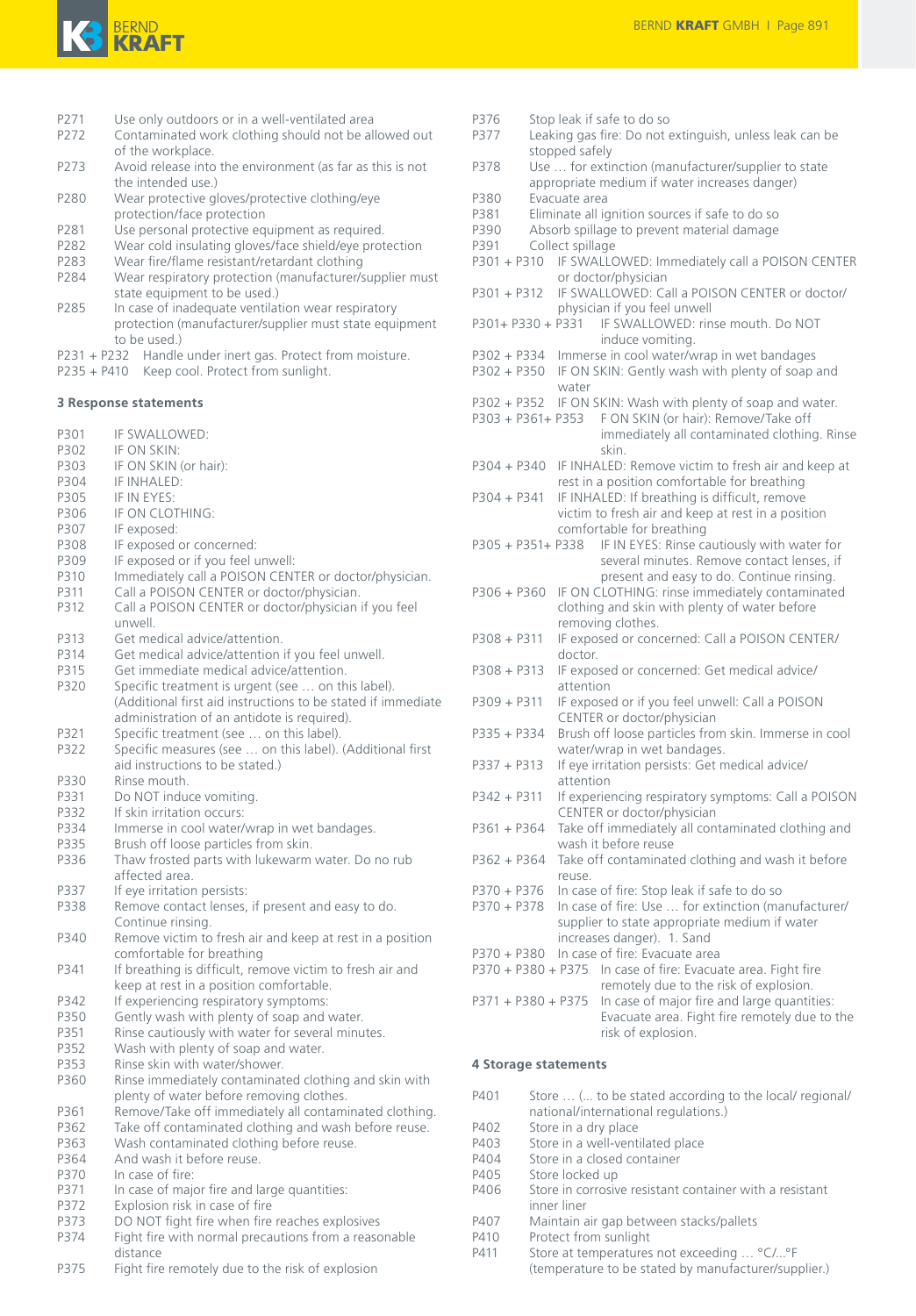P412 Do not expose to temperatures exceeding 50°C/122°F.

| P413  | Store bulk masses greater than  kg/ lbs at                     |
|-------|----------------------------------------------------------------|
|       | temperatures not exceeding  °C/°F (amount and                  |
|       | temperature to be stated by manufacturer/supplier).            |
| P420  | Store away from other materials                                |
| 0.422 | Casos senareare condito - - /senarearearea Record settembre en |

- P422 Store contents under … (appropriate liquid or inert gas to be stated by manufacturer/supplier.)
- P402 + P404 Store in a dry place. Store in a closed container.
- P403 + P233 Store in a well-ventilated place. Keep container tightly closed. P403 + P235 Store in a well-ventilated place. Keep cool.
- P410 + P403 Protect from sunlight. Store in a well-ventilated
- place.

## **Safety Recommendations (S-Phrases) S-Phrases Safety Recommendations**

- S 1 Keep locked up<br>S 2 Keep out of the
- Keep out of the reach of children
- S 3 Keep in a cool place<br>S 4 Keep away from living
- Keep away from living quarters
- S 5 Keep contents under ... (appropriate liquid to be specified by the manufacturer)
- S 5.a Keep under water<br>S 5.b Keep under petrol
- S 5.b Keep under petroleum<br>S 6 Keep under... (inert gas
- Keep under... (inert gas to be specified by the manufacturer):
- S 6.a Keep under nitrogen<br>S 6.b Keep under argon
- S 6.b Keep under argon<br>S 7 Keep container tig
- S 7 Keep container tightly closed<br>S 8 Keep container drv
- Keep container dry
- S 9 Keep container in a well-ventilated place<br>S 12 Do not keep the container sealed
- S 12 Do not keep the container sealed<br>S 13 Keep away from food drink and a
- S 13 Keep away from food, drink and animal foodstuffs<br>S 14 Keep away from ... (incompatible materials to be
- Keep away from ... (incompatible materials to be indicated by the manufacturer):
- S 14.a Keep away from reducing agents, heavy metal compounds, acids and alkalis
- S 14.b Keep away from oxidizing and acidic substances as well as heavy metal compounds
- S 14.c Keep away from iron
- S 14.d Keep away from water and bases<br>S 14.e Keep away from acids
- Keep away from acids
- S 14.f Keep away from bases<br>S 14.g Keep away from metal
- S 14.g Keep away from metals<br>S 14.h Keep away from oxidizir
- Keep away from oxidizing and acidic substances
- S 14.i Keep away from combustible organic substances<br>S 14.j Keep away from acids, reducing agents and comb Keep away from acids, reducing agents and combustible materials
- S 14.k Keep away from combustible substances<br>S 15 Keep away from heat
- S 15 Keep away from heat<br>S 16 Keep away from source
- S 16 Keep away from sources of ignition No smoking<br>S 17 Keep away from combustible material
- S 17 Keep away from combustible material<br>S 18 Handle and open container with care
- Handle and open container with care
- S 20 When using do not eat or drink<br>S 21 When using do not smoke
- When using do not smoke
- S 22 Do not breathe dust<br>S 23 Do not breathe gas/
- Do not breathe gas/fumes/vapour/spray (appropriate wording to be specified by the manufacturer):
- S 23.a Do not breathe gas
- S 23.b Do not breathe vapour<br>S 23.c Do not breathe aerosol
- Do not breathe aerosol
- S 23.d Do not breathe smoke<br>S 23.e Do not breathe vanour
- Do not breathe vapour/aerosol
- S 24 Avoid contact with skin
- S 25 Avoid contact with eyes<br>S 26 In case of contact with e
- In case of contact with eyes, rinse immediately with plenty of water and seek medical advice<br>S 27 Take off immediately all contaminated clothing
- Take off immediately all contaminated clothing
- P410 + P412 Protect from sunlight. Do no expose to temperatures exceeding 50°C/122°F.
- P411 + P235 Store at temperatures not exceeding … °C/…°F. Keep cool.

### **5 Disposal statements**

- P501 Dispose of contents/container to … (... to be stated according to the local/ regional/national/international regulations.)
- P502 Refer to manufacturer or supplier for information on recovery or recycling.
- S 28 After contact with skin, wash immediately with plenty of ... (to be specified by the manufacturer) S 28.a Water<br>S 28.b Water
- Water and soap
- S 28.c Water and soap ideally with polyethylene glycol<br>S 28.d Polyethylene glycol 300 and ethanol (2: 1), then
- Polyethylene glycol 300 and ethanol (2: 1), then plenty of water and soap
- S 28.e Polyethylene glycol 400<br>S 28.f Polyethylene glycol 400
	- Polyethylene glycol 400, then cleanse with plenty of water
- S 28.g Plenty of water and acidic soap<br>S 29 Do not empty into drains
- S 29 Do not empty into drains<br>S 30 Never add water to this p
- S 30 Never add water to this product<br>S 33 Take precautionary measures aga
- S 33 Take precautionary measures against static discharges<br>S 35 This material and its container must be disposed of in a
- This material and its container must be disposed of in a safe way way
- S 36 Wear suitable protective clothing<br>S 37 Wear suitable gloves
- S 37 Wear suitable gloves<br>S 38 In case of insufficient
- In case of insufficient ventilation wear suitable respiratory equipment
- S 39 Wear eye/face protection
- S 40 To clean the floor and all objects contaminated by this material use ... (to be specified by the manufacturer; plenty of water)
- S 41 In case of fire and/or explosion do not breathe fumes<br>S 42 During fumigation/spraying wear suitable respiratory
- During fumigation/spraying wear suitable respiratory equipment (appropriate wording to be specified by the manufacturer)
- S 43 In case of fire use ... (indicate the precise type of firefighting equipment. If water increases the risk, add "Never use water")
- S 43.a Water<br>S 43.b Water
- S 43.b Water or powder fire extinguisher<br>S 43.c Powder fire extinguisher, no water
- S 43.c Powder fire extinguisher, no water<br>S 43.d Carbon dioxide no water
- S 43.d Carbon dioxide, no water<br>S 43.e Halons, no water
- S 43.e Halons, no water<br>S 43.f Sand no water
- S 43.f Sand, no water<br>S 43.g Metal fire power
- S 43.g Metal fire powder, no water<br>S 43.h Carbon dioxide and powder S 43.h Carbon dioxide and powder fire extinguisher, no water<br>S 45 In case of accident or if you feel unwell seek medical
- In case of accident or if you feel unwell seek medical
- advice immediately (show the label where possible) S 46 If swallowed, seek medical advice immediately and show this container or label
- S 47 Keep at temperature not exceeding ... °C; (to be specified by the manufacturer)
- S 48 Keep wet with ...; appropriate material to be specified by the manufacturer: water
- S 49 Keep only in the original container<br>S 50 Do not mix with ... (to be specified
- Do not mix with ... (to be specified by the manufacturer):<br>Acids
- S 50.a Acids<br>S 50.b Bases
- $S$  50.b